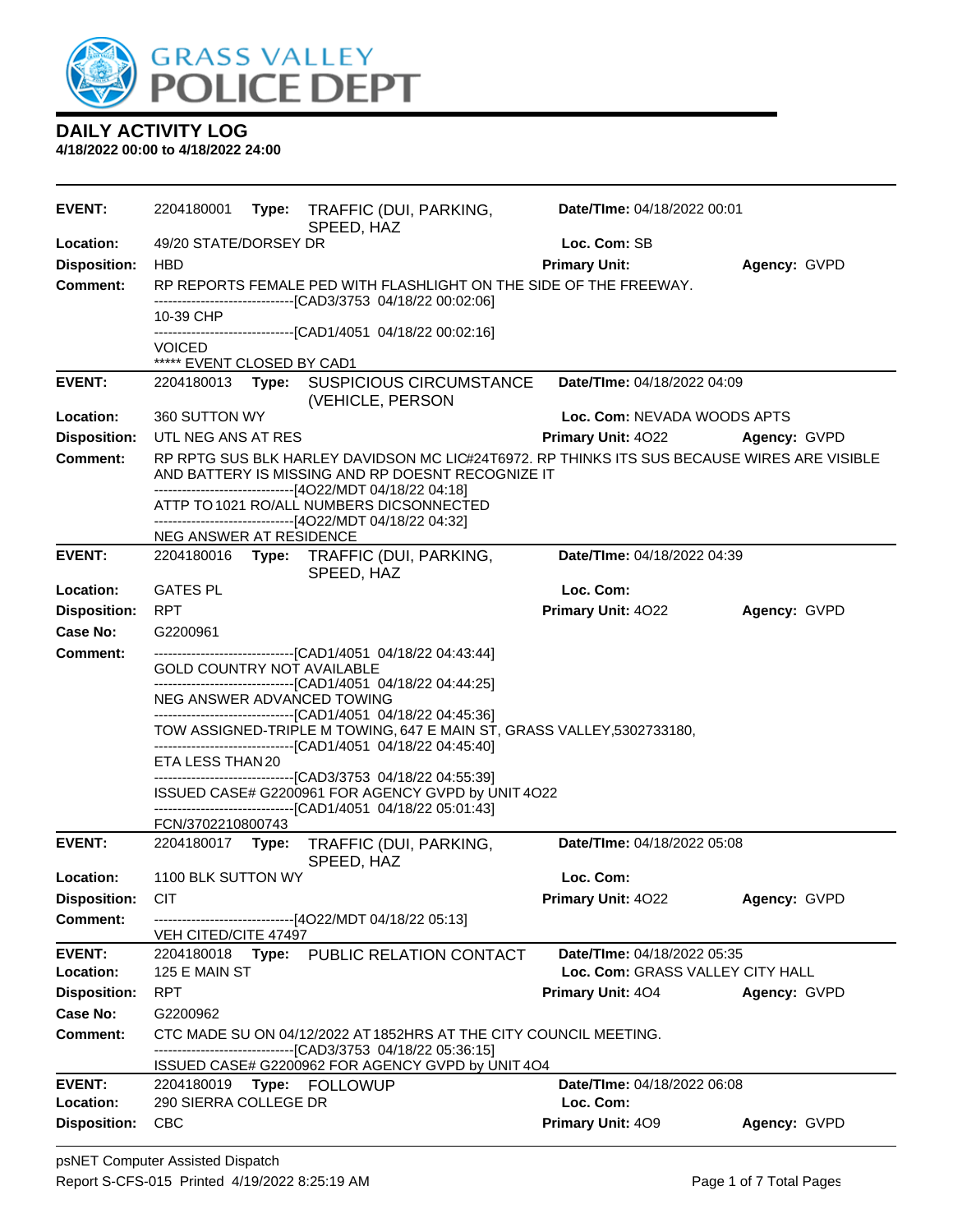

| Comment:                   |                           |       | ---------------------------------[CAD1/4051 04/18/22 06:10:45]<br>EVENT LOCATION CHANGED FROM 290 SIERRA COLLEGE DR                                                                  |                                                    |              |
|----------------------------|---------------------------|-------|--------------------------------------------------------------------------------------------------------------------------------------------------------------------------------------|----------------------------------------------------|--------------|
| <b>EVENT:</b>              |                           |       | 2204180020 Type: PROPERTY LOST OR FOUND                                                                                                                                              | Date/TIme: 04/18/2022 06:12                        |              |
| Location:                  | 1008 PLAZA DR             |       |                                                                                                                                                                                      | Loc. Com: SPEEDWAY                                 |              |
| <b>Disposition:</b>        | <b>RPT</b>                |       |                                                                                                                                                                                      | Primary Unit: 4022                                 | Agency: GVPD |
| Case No:                   | G2200963                  |       |                                                                                                                                                                                      |                                                    |              |
| <b>Comment:</b>            |                           |       | RP RPTG FINDING WALLET AND CREDIT CARDS BHD ICE MACHINE. REQG P/U<br>-------------------------------[CAD1/4051 04/18/22 06:26:46]                                                    |                                                    |              |
|                            |                           |       | ISSUED CASE# G2200963 FOR AGENCY GVPD by UNIT 4O22                                                                                                                                   |                                                    |              |
| <b>EVENT:</b>              |                           |       | 2204180021 Type: THEFT (GRAND, PETTY, FROM<br><b>MERCHANT)</b>                                                                                                                       | Date/TIme: 04/18/2022 06:42                        |              |
| Location:                  | 125 SPRINGHILL DR         |       |                                                                                                                                                                                      | Loc. Com: CONSTRUCTION STAGING YARD                |              |
| <b>Disposition:</b>        | <b>RPT</b>                |       |                                                                                                                                                                                      | Primary Unit: 4023                                 | Agency: GVPD |
| Case No:                   | G2200964                  |       |                                                                                                                                                                                      |                                                    |              |
| <b>Comment:</b>            |                           |       | 911 JUST DISCOVERED STOLEN EQUIPTMENT, RP STANDING BY FOR RPT<br>-------------------------------[CAD3/3753 04/18/22 06:43:53]                                                        |                                                    |              |
|                            | PEND FOR DAYS PER 404     |       |                                                                                                                                                                                      |                                                    |              |
|                            |                           |       | ---------------------------------[CAD1/3980 04/18/22 08:05:33]                                                                                                                       |                                                    |              |
|                            |                           |       | ISSUED CASE# G2200964 FOR AGENCY GVPD by UNIT 4O23                                                                                                                                   |                                                    |              |
| <b>EVENT:</b><br>Location: | 134 OLYMPIA PARK RD       |       | 2204180023 Type: PROPERTY LOST OR FOUND                                                                                                                                              | Date/TIme: 04/18/2022 07:57<br>Loc. Com: FAST TAXI |              |
| <b>Disposition:</b>        | <b>CBC</b>                |       |                                                                                                                                                                                      | <b>Primary Unit: 4R6</b>                           | Agency: GVPD |
| <b>Comment:</b>            |                           |       | RP RPTG TRANSIENT CAME IN AND TURNED IN A FOUND WALLET, REQG PICK UP                                                                                                                 |                                                    |              |
|                            |                           |       |                                                                                                                                                                                      |                                                    |              |
| <b>EVENT:</b>              | 2204180037                | Type: | CITIZEN ASSIST (CIVIL<br>STANDBY'S, LOCKOUT                                                                                                                                          | Date/TIme: 04/18/2022 08:56                        |              |
| Location:                  | 145 S AUBURN ST           |       |                                                                                                                                                                                      | Loc. Com: CHARLIES ANGELS CAFE                     |              |
| <b>Disposition:</b>        | <b>HBD OWNER NOTIFIED</b> |       |                                                                                                                                                                                      | Primary Unit: 4015 Agency: GVPD                    |              |
| <b>Comment:</b>            |                           |       | RP ADV THEY WALKED IN AND THE BUSINESS WAS LEFT UNLOCKED- RP WANTED TO LET OWNER KNOW.                                                                                               |                                                    |              |
|                            | OWNER WILL LOCK UP        |       | -------------------------------[CAD3/3927 04/18/22 09:04:23]                                                                                                                         |                                                    |              |
| <b>EVENT:</b>              | 2204180051 Type:          |       | <b>SUSPICIOUS CIRCUMSTANCE</b><br>(VEHICLE, PERSON                                                                                                                                   | Date/TIme: 04/18/2022 09:49                        |              |
| Location:                  | RIDGE RD/SLATE CREEK RD   |       |                                                                                                                                                                                      | Loc. Com:                                          |              |
| <b>Disposition:</b>        |                           |       | CBC SHE IS C4 GOING BACK TO HOUSE                                                                                                                                                    | Primary Unit: 4023                                 | Agency: GVPD |
| <b>Comment:</b>            |                           |       | RP ADV FEMALE NEAR THE EDGE OF ROADWAY ACTING SUSPICIOUSLY- RP THINKS POSS ON H&S DESC AS<br>WFA APPROX 30 YOA LSW A GRY AND WHI HOODIE AND JEANS. NO WEAPONS SEEN. RP ADV SHE LOOKS |                                                    |              |
| <b>EVENT:</b>              |                           |       | LIKE SHE IS CONDUCTING AN ORCHESTRA.<br>2204180054 Type: VEH CITES, VIN, TOWS, DUI                                                                                                   | Date/TIme: 04/18/2022 09:58                        |              |
| Location:                  | 715 MALTMAN DR            |       |                                                                                                                                                                                      | Loc. Com:                                          |              |
| <b>Disposition:</b>        | CBC                       |       |                                                                                                                                                                                      | Primary Unit: 4015                                 | Agency: GVPD |
| <b>Comment:</b>            |                           |       | --------------------------[CAD1/3980_04/18/22_09:58:38]                                                                                                                              |                                                    |              |
|                            |                           |       | EVENT LOCATION CHANGED FROM 715 MALMAN                                                                                                                                               |                                                    |              |
| <b>EVENT:</b>              | 2204180060                | Type: | <b>CITIZEN ASSIST (CIVIL</b><br>STANDBY'S, LOCKOUT                                                                                                                                   | Date/TIme: 04/18/2022 10:23                        |              |
| Location:                  | INF CENTURY 21            |       |                                                                                                                                                                                      | Loc. Com:                                          |              |
| <b>Disposition:</b>        | <b>CBC</b>                |       |                                                                                                                                                                                      | Primary Unit: 4015                                 | Agency: GVPD |
| Comment:                   | <b>BEING FLAG DOWN</b>    |       |                                                                                                                                                                                      |                                                    |              |
| <b>EVENT:</b>              | 2204180063                | Type: | VEH CITES, VIN, TOWS, DUI                                                                                                                                                            | Date/TIme: 04/18/2022 10:42                        |              |
| Location:                  | 111 W MCKNIGHT WY         |       |                                                                                                                                                                                      | Loc. Com: KMART                                    |              |
| <b>Disposition:</b>        | ARA                       |       |                                                                                                                                                                                      | <b>Primary Unit:</b>                               | Agency: GVPD |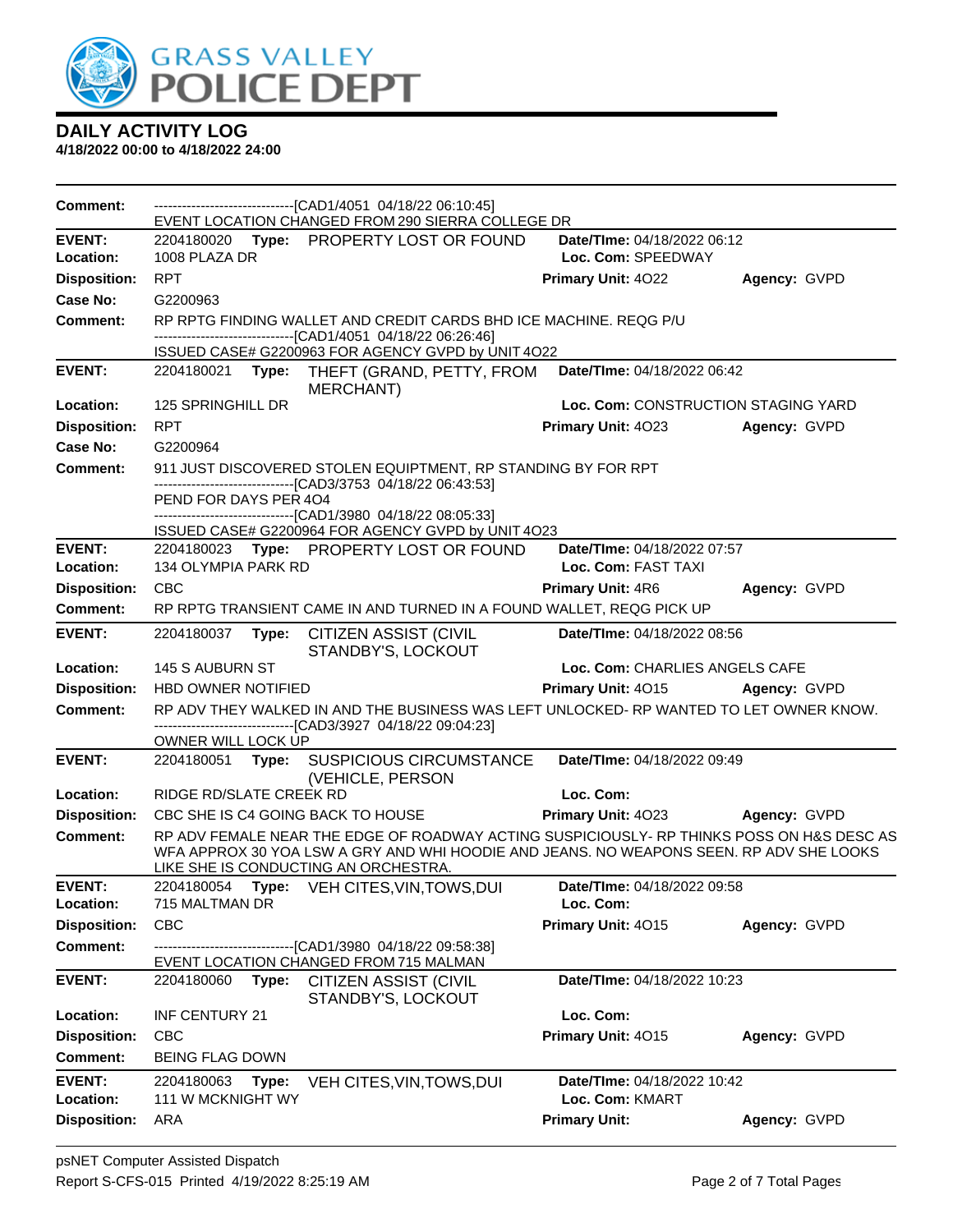

| Comment:                         | ---------------------------------[CAD1/3980 04/18/22 10:43:16]<br>EVENT LOCATION CHANGED FROM KMART                                                                      |                                                                      |              |  |  |  |  |  |
|----------------------------------|--------------------------------------------------------------------------------------------------------------------------------------------------------------------------|----------------------------------------------------------------------|--------------|--|--|--|--|--|
|                                  | ----------------------------[CAD3/3927 04/18/22 10:51:34]                                                                                                                |                                                                      |              |  |  |  |  |  |
|                                  | TOW ASSIGNED-KILROYS, 800 E MAIN ST, GRASS VALLEY,5302733495,<br>-------------------------------[CAD3/3927 04/18/22 10:51:42]                                            |                                                                      |              |  |  |  |  |  |
|                                  | ETA IS 15 AWAY                                                                                                                                                           |                                                                      |              |  |  |  |  |  |
| <b>EVENT:</b>                    | 2204180070 Type: PROPERTY LOST OR FOUND                                                                                                                                  | Date/TIme: 04/18/2022 11:15                                          |              |  |  |  |  |  |
| Location:<br><b>Disposition:</b> | 129 S AUBURN ST<br><b>RPT</b>                                                                                                                                            | Loc. Com: GRASS VALLEY POLICE DEPARTMENT<br><b>Primary Unit: 4R6</b> | Agency: GVPD |  |  |  |  |  |
| Case No:                         | G2200965                                                                                                                                                                 |                                                                      |              |  |  |  |  |  |
| Comment:                         | -------------------------------[CAD1/3980_04/18/22 11:15:43]                                                                                                             |                                                                      |              |  |  |  |  |  |
|                                  | ISSUED CASE# G2200965 FOR AGENCY GVPD by UNIT 4R6<br>--------------------------------[CAD1/3980 04/18/22 11:15:55]                                                       |                                                                      |              |  |  |  |  |  |
|                                  | EVENT LOCATION CHANGED FROM GVPD                                                                                                                                         |                                                                      |              |  |  |  |  |  |
| <b>EVENT:</b>                    | 2204180071 Type: WELFARE CHECK                                                                                                                                           | Date/TIme: 04/18/2022 11:26                                          |              |  |  |  |  |  |
| Location:                        | 120 SCHOOL AL # A                                                                                                                                                        | Loc. Com:                                                            |              |  |  |  |  |  |
| <b>Disposition:</b>              | <b>CBC</b>                                                                                                                                                               | <b>Primary Unit: 4023</b>                                            | Agency: GVPD |  |  |  |  |  |
| <b>Comment:</b>                  | --------------------------------[CAD1/3980 04/18/22 11:27:37]<br>EVENT LOCATION CHANGED FROM 120 SCHOOL ALLEY A                                                          |                                                                      |              |  |  |  |  |  |
|                                  | -------------------------[CAD1/3980_04/18/22 11:57:11]                                                                                                                   |                                                                      |              |  |  |  |  |  |
|                                  | PEND FOR NOTES PER 4023<br>------------------------------[4O23/MDT 04/18/22 12:04]                                                                                       |                                                                      |              |  |  |  |  |  |
|                                  | CONTACT MADE WITH HUSBAND AND SISTER WHO ADVISED, THE WIFE OF HUSBAND HAD PASSED AWAY                                                                                    |                                                                      |              |  |  |  |  |  |
|                                  | YESTERDAY AT SNMH. IT SHOULD BE NOTED I CONTACTED THE DECEDANT"S DAUGHTER WHO CONFIRMED<br>THEY PASSED AWAY AT THE HOSPITAL. I CALLED APS TO ADVISE. CBC                 |                                                                      |              |  |  |  |  |  |
| <b>EVENT:</b>                    | 2204180073 Type: TRESPASS                                                                                                                                                | Date/Time: 04/18/2022 11:39                                          |              |  |  |  |  |  |
| Location:                        | 2054 NEVADA CITY HIGHWAY                                                                                                                                                 | Loc. Com: SAVE MART                                                  |              |  |  |  |  |  |
| <b>Disposition:</b>              | CBC PACKING UP AND MOVING ALONG                                                                                                                                          | <b>Primary Unit: 4023 Agency: GVPD</b>                               |              |  |  |  |  |  |
| <b>Comment:</b>                  | STORE MANAGER REQG PETITIONER MOVE FROM STORE ENTRANCE, SUBJ IS REFUSING. SUBJ HAS A<br>TABLE AND IS WEARING A BLK ARMY HAT AND FLANNEL.                                 |                                                                      |              |  |  |  |  |  |
|                                  | ------------------------------[CAD1/3980_04/18/22 11:46:49]                                                                                                              |                                                                      |              |  |  |  |  |  |
| <b>EVENT:</b>                    | 4023 TO HANDLE                                                                                                                                                           | Date/TIme: 04/18/2022 12:16                                          |              |  |  |  |  |  |
| Location:                        | 2204180079 Type: INFORMATION<br>115 EA BERRYHILL DR                                                                                                                      | Loc. Com:                                                            |              |  |  |  |  |  |
| <b>Disposition:</b>              | <b>CBC NEG MEDICALNEED</b>                                                                                                                                               | <b>Primary Unit: 4023</b>                                            | Agency: GVPD |  |  |  |  |  |
| <b>Comment:</b>                  | CALFIRE ADV "CALEB" IS IFO HIS APARTMENT WMA APPROX 20 YOA- THEY ARE NOT GOING OUT THERE BU<br>HE IS HAVING A PANIC ATTACK. JUST INFO FOR GVPD. THEY ARE NOT RESPONDING. |                                                                      |              |  |  |  |  |  |
| EVENT:                           | 2204180082 Type: FOLLOWUP                                                                                                                                                | <b>Date/Time: 04/18/2022 12:22</b>                                   |              |  |  |  |  |  |
| Location:                        | 125 SPRINGHILL DR #7                                                                                                                                                     | Loc. Com: J & M OFFROAD                                              |              |  |  |  |  |  |
| <b>Disposition:</b>              | CBC                                                                                                                                                                      | Primary Unit: 4015                                                   | Agency: GVPD |  |  |  |  |  |
| Comment:                         | ------------------------[CAD1/3980_04/18/22 12:23:11]<br>EVENT LOCATION CHANGED FROM GNM OFF ROAD                                                                        |                                                                      |              |  |  |  |  |  |
| <b>EVENT:</b>                    | 2204180083<br>Type:<br>ALARMS (SILENT, AUDIBLE,<br><b>COMMERCIAL, RES</b>                                                                                                | Date/TIme: 04/18/2022 12:31                                          |              |  |  |  |  |  |
| Location:                        | 276 GATES PL                                                                                                                                                             | Loc. Com: SPIRIT PEER EMPOWERMENT                                    |              |  |  |  |  |  |
| <b>Disposition:</b>              | FA ACCIDENTAL                                                                                                                                                            | Primary Unit: 4023                                                   | Agency: GVPD |  |  |  |  |  |
| <b>Comment:</b>                  | 10-33 AUD/ AOA BASEMENT DOOR/ TOA 1228 HOURS/ RESP NONE                                                                                                                  |                                                                      |              |  |  |  |  |  |
| <b>EVENT:</b><br>Location:       | 2204180084<br>Type:<br><b>VEHICLE STOP</b><br>IDAHO MARYLAND RD/RAILROAD AV                                                                                              | Date/TIme: 04/18/2022 12:32<br>Loc. Com:                             |              |  |  |  |  |  |
| <b>Disposition:</b>              | <b>WA</b>                                                                                                                                                                | Primary Unit: 4015                                                   | Agency: GVPD |  |  |  |  |  |
|                                  |                                                                                                                                                                          |                                                                      |              |  |  |  |  |  |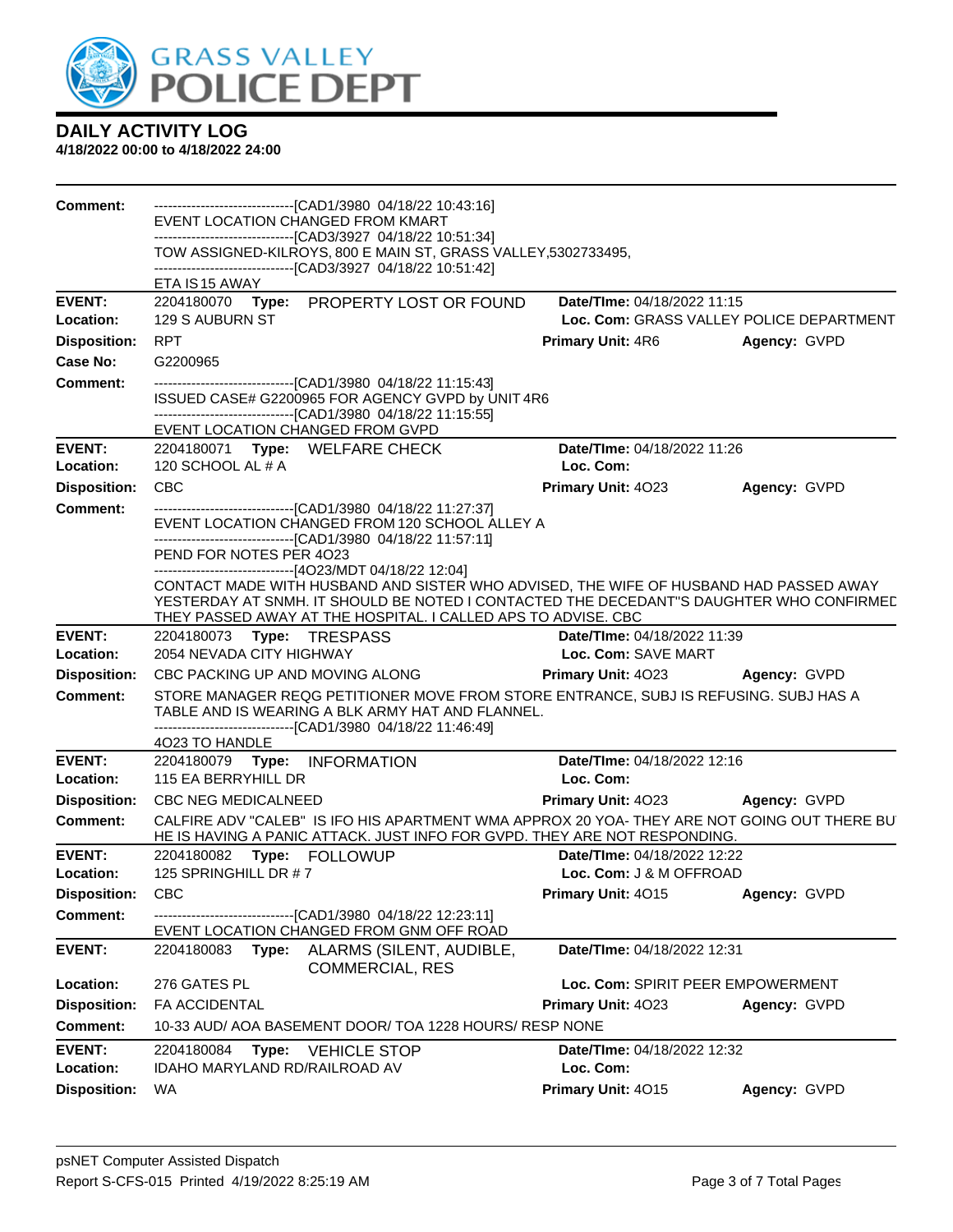

| Comment:                   | License: 6LSV478                                                                                                                                                                                                                                                                                                                                                                  |                                                                                                                                                                                                                                                                                                                                                                                                                                                                                                                                                                                   | -----------------------[CAD1/3980_04/18/22_12:33:08]                                                                                                                                                                      |                      |                                                                                                                                                                |                                                                                           |  |  |  |
|----------------------------|-----------------------------------------------------------------------------------------------------------------------------------------------------------------------------------------------------------------------------------------------------------------------------------------------------------------------------------------------------------------------------------|-----------------------------------------------------------------------------------------------------------------------------------------------------------------------------------------------------------------------------------------------------------------------------------------------------------------------------------------------------------------------------------------------------------------------------------------------------------------------------------------------------------------------------------------------------------------------------------|---------------------------------------------------------------------------------------------------------------------------------------------------------------------------------------------------------------------------|----------------------|----------------------------------------------------------------------------------------------------------------------------------------------------------------|-------------------------------------------------------------------------------------------|--|--|--|
|                            |                                                                                                                                                                                                                                                                                                                                                                                   |                                                                                                                                                                                                                                                                                                                                                                                                                                                                                                                                                                                   | EVENT LOCATION CHANGED FROM IDAHO MARRLAND/ RAILROAD                                                                                                                                                                      |                      |                                                                                                                                                                |                                                                                           |  |  |  |
| <b>EVENT:</b>              |                                                                                                                                                                                                                                                                                                                                                                                   |                                                                                                                                                                                                                                                                                                                                                                                                                                                                                                                                                                                   | 2204180087 Type: ORDINANCES<br>(COUNTY/MUNICIPAL)                                                                                                                                                                         |                      | <b>Date/Time: 04/18/2022 12:38</b>                                                                                                                             |                                                                                           |  |  |  |
| Location:                  | 133 S AUBURN ST                                                                                                                                                                                                                                                                                                                                                                   |                                                                                                                                                                                                                                                                                                                                                                                                                                                                                                                                                                                   |                                                                                                                                                                                                                           |                      | Loc. Com: CIRCLE K                                                                                                                                             |                                                                                           |  |  |  |
| <b>Disposition:</b>        | CBC TOLD TO MOVEALONG                                                                                                                                                                                                                                                                                                                                                             |                                                                                                                                                                                                                                                                                                                                                                                                                                                                                                                                                                                   |                                                                                                                                                                                                                           |                      |                                                                                                                                                                | Primary Unit: 4D7 Agency: GVPD                                                            |  |  |  |
| <b>Comment:</b>            | YELLOW JACKET                                                                                                                                                                                                                                                                                                                                                                     |                                                                                                                                                                                                                                                                                                                                                                                                                                                                                                                                                                                   |                                                                                                                                                                                                                           |                      |                                                                                                                                                                | BANK ST ENTRANCE, RP ADV TRANSIENT PANHANDLING DESC AS A WMA APPROX 50 YOA W/ BEARD LSW A |  |  |  |
| <b>EVENT:</b><br>Location: | 129 W MCKNIGHT WY                                                                                                                                                                                                                                                                                                                                                                 |                                                                                                                                                                                                                                                                                                                                                                                                                                                                                                                                                                                   | 2204180093 Type: ROBBERY                                                                                                                                                                                                  |                      | Date/TIme: 04/18/2022 13:22<br>Loc. Com: SPD                                                                                                                   |                                                                                           |  |  |  |
| <b>Disposition:</b>        | <b>RPT INFO</b>                                                                                                                                                                                                                                                                                                                                                                   |                                                                                                                                                                                                                                                                                                                                                                                                                                                                                                                                                                                   |                                                                                                                                                                                                                           |                      | Primary Unit: 4015                                                                                                                                             | Agency: GVPD                                                                              |  |  |  |
| Case No:                   | G2200966                                                                                                                                                                                                                                                                                                                                                                          |                                                                                                                                                                                                                                                                                                                                                                                                                                                                                                                                                                                   |                                                                                                                                                                                                                           |                      |                                                                                                                                                                |                                                                                           |  |  |  |
| <b>Comment:</b>            |                                                                                                                                                                                                                                                                                                                                                                                   | 911 SOUNDS LIKE 415 PHYSICAL OVER A CELLPHONE. CALLER PICKED UP STATING MALE TRYING TO FIGHT<br>HIM OVER A CELLPHONE BUT SUBJS ARE LEAVING                                                                                                                                                                                                                                                                                                                                                                                                                                        |                                                                                                                                                                                                                           |                      |                                                                                                                                                                |                                                                                           |  |  |  |
|                            |                                                                                                                                                                                                                                                                                                                                                                                   | -------------------------------[CAD3/4106 04/18/22 13:24:03]<br>PER RP SUS IS A BMA WHI SHIRT. PER RP MALE HAS A GUN IN HIS WAISTBAND IN THE BACK<br>-------------------------------[CAD3/4106 04/18/22 13:25:47]                                                                                                                                                                                                                                                                                                                                                                 |                                                                                                                                                                                                                           |                      |                                                                                                                                                                |                                                                                           |  |  |  |
|                            |                                                                                                                                                                                                                                                                                                                                                                                   | PER RP SUS TOOK THE FIREARM OUT AND POINTED AT RP TO MAKE RP GIVE HIM A CHECK<br>-------------------------------[CAD3/4106_04/18/22 13:25:58]                                                                                                                                                                                                                                                                                                                                                                                                                                     |                                                                                                                                                                                                                           |                      |                                                                                                                                                                |                                                                                           |  |  |  |
|                            |                                                                                                                                                                                                                                                                                                                                                                                   | EVENT CALL TYPE CHANGED FROM DIS                                                                                                                                                                                                                                                                                                                                                                                                                                                                                                                                                  |                                                                                                                                                                                                                           |                      |                                                                                                                                                                |                                                                                           |  |  |  |
|                            | --------------------------------[CAD3/4106 04/18/22 13:26:54]<br>PER RP SUS HIT HIM IN THE HEAD NEG MED NEEDED. SUS LEFT ON FOOT WALKING AROUND IN THE<br><b>PARKING LOT</b>                                                                                                                                                                                                      |                                                                                                                                                                                                                                                                                                                                                                                                                                                                                                                                                                                   |                                                                                                                                                                                                                           |                      |                                                                                                                                                                |                                                                                           |  |  |  |
|                            |                                                                                                                                                                                                                                                                                                                                                                                   | -------------------------------[CAD1/3980 04/18/22 13:26:56]<br>ADD 911 RP JUST WITNESSED A 415 ASSOCIATED WITH WHI BMW SUV W/STICKERS ON THE FRONT<br>WINDSHIELD. PASSANGER GOT OUT OF THE VEH AND VEH WAS FOLLOWING THEM LAST SEEN BY THE<br>BANK, VIC WEARING WHI TSHIRT, BRO PANTS. VEH LEFT TWRDS49 WHILE LL<br>-------------------------------[CAD3/4106 04/18/22 13:28:57]<br>PER VI HE IS IN THE WHI SUV. THE SUS WAS LAST SEEN ON FOOT IN THE PARKING LOT. BMA WHI SHIRT ANI<br>BLUE JEANS AND SHORT HAIR<br>------------------------------[CAD3/4106 04/18/22 13:31:24] |                                                                                                                                                                                                                           |                      |                                                                                                                                                                |                                                                                           |  |  |  |
|                            | PER RP HE IS FRIENDS WITH THE SUBJ AND WAS TRYING TO FIND HIM WORK. SUS POSS11550. RP NO<br>LONGER RESPONDING AND LINE DISCONNECTED<br>-------------------------------[CAD3/4106 04/18/22 13:31:39]<br>PER RP HE LEFT THE AREA IN WHI SUV                                                                                                                                         |                                                                                                                                                                                                                                                                                                                                                                                                                                                                                                                                                                                   |                                                                                                                                                                                                                           |                      |                                                                                                                                                                |                                                                                           |  |  |  |
|                            | LOCATION: 129 W MCKNIGHT WY<br><b>SPD</b>                                                                                                                                                                                                                                                                                                                                         |                                                                                                                                                                                                                                                                                                                                                                                                                                                                                                                                                                                   | ------------------------------[MERGED CAD3/4106_04/18/2022 13:37:22]<br>MERGED 2204180100 TYPE: 911                                                                                                                       |                      |                                                                                                                                                                |                                                                                           |  |  |  |
|                            | RP: NAME: JULIE TEMPLETON PHONE: 2634015 (530)<br>EVENT LOCATION CHANGED FROM LAT:39.19943800 LONG: -121.060742 GRASS VALLEY<br>------------------------[CAD3/4106_04/18/22_13:37:06]<br>ON CB RP ALREADY CALLED BACK REF EVENT 93<br>--------------------------------[MERGED CAD3/4106 04/18/2022 13:39:18]<br>MERGED 2204180101 TYPE: 911<br>LOCATION: 129 W MCKNIGHT WY<br>SPD |                                                                                                                                                                                                                                                                                                                                                                                                                                                                                                                                                                                   |                                                                                                                                                                                                                           |                      |                                                                                                                                                                |                                                                                           |  |  |  |
|                            | RP: NAME: KAREN SPAIN                                                                                                                                                                                                                                                                                                                                                             |                                                                                                                                                                                                                                                                                                                                                                                                                                                                                                                                                                                   | --------------------------------[CAD3/4106_04/18/22 13:38:59]<br>ON CB RP WAS WITNESS TO EVENT 93<br>---------------------------------[CAD1/3980 04/18/22 14:10:00]<br>ISSUED CASE# G2200966 FOR AGENCY GVPD by UNIT 4O15 | PHONE: 6131825 (530) | COMMENTS: 911 ABAN---------------------------------[CAD3/4106 04/18/22 13:38:51]<br>EVENT LOCATION CHANGED FROM LAT:39.20058600 LONG: -121.056772 GRASS VALLEY |                                                                                           |  |  |  |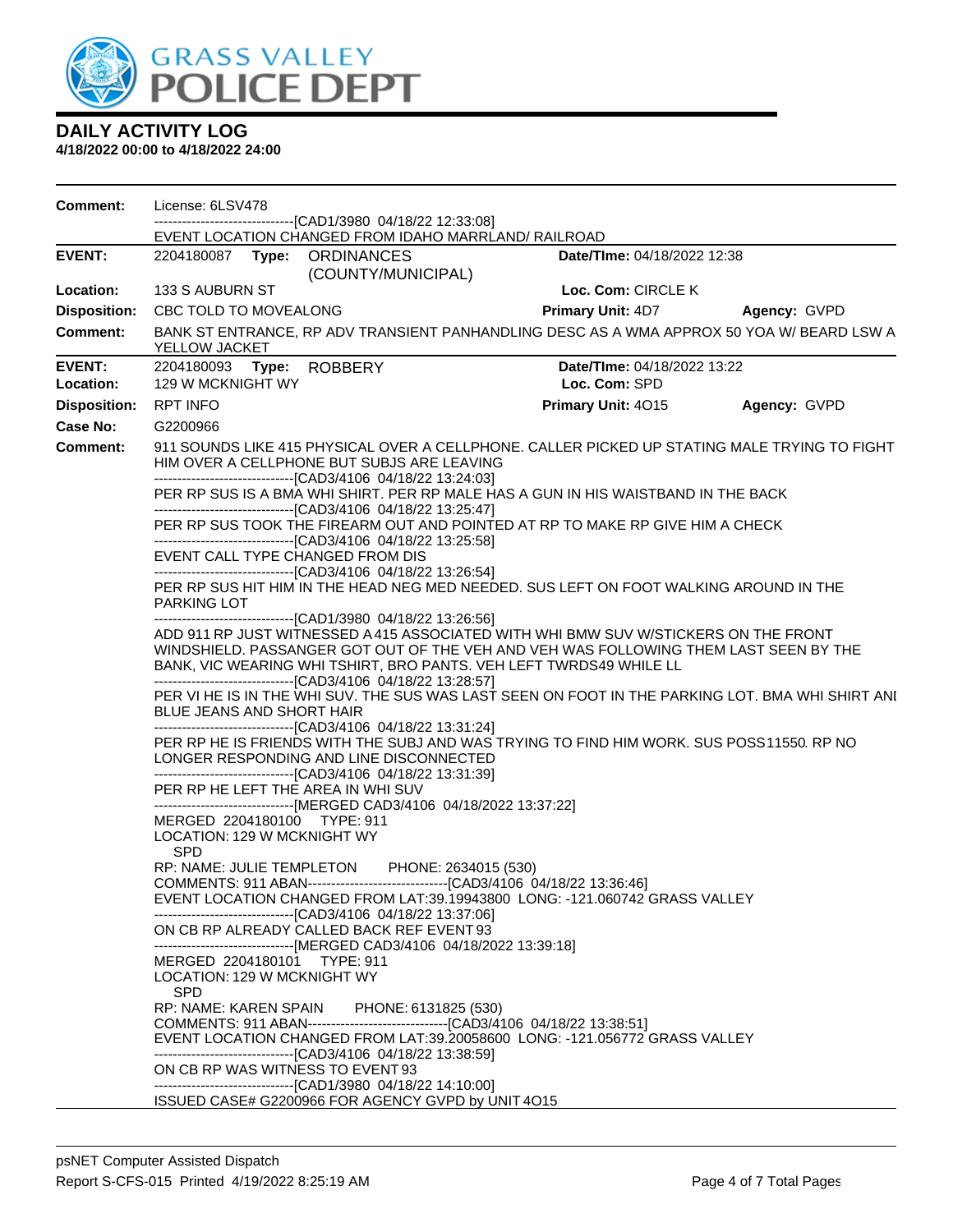

| Loc. Com:<br>Location:<br>290 SIERRA COLLEGE DR<br><b>Disposition:</b><br><b>Primary Unit:</b><br><b>HBD</b><br>Agency: GVPD<br>Comment:<br>911 HANG UP<br>------------------------------[CAD1/3980_04/18/22 13:43:54]<br>EVENT LOCATION CHANGED FROM LAT:39.24157000 LONG: -121.053704<br>-------------------------------[CAD1/3980_04/18/22_13:44:02]<br>C4 ON CB<br>***** EVENT CLOSED BY CAD1<br><b>EVENT:</b><br>Date/TIme: 04/18/2022 13:36<br>2204180100 Type: 911 UNKNOWN<br>(HANGUPS, ABAN'S)<br>129 W MCKNIGHT WY<br>Loc. Com: SPD<br>Location:<br><b>Disposition:</b><br><b>Primary Unit:</b><br>MERGED 2204180093<br>Agency: GVPD<br><b>Comment:</b><br>911 ABAN<br>------------------------[CAD3/4106 04/18/22 13:36:46]<br>EVENT LOCATION CHANGED FROM LAT:39.19943800 LONG: -121.060742 GRASS VALLEY<br>-------------------------------[CAD3/4106 04/18/22 13:37:06]<br>ON CB RP ALREADY CALLED BACK REF EVENT 93<br>***** EVENT CLOSED BY CAD3 WITH COMMENT-2204180093<br><b>EVENT:</b><br>Date/TIme: 04/18/2022 13:37<br>2204180101 Type: 911 UNKNOWN<br>(HANGUPS, ABAN'S)<br>Location:<br>Loc. Com: SPD<br>129 W MCKNIGHT WY<br><b>Disposition:</b><br><b>Primary Unit:</b><br>MERGED 2204180093<br>Agency: GVPD<br><b>Comment:</b><br>911 ABAN<br>-------------------------------[CAD3/4106_04/18/22 13:38:51]<br>EVENT LOCATION CHANGED FROM LAT:39.20058600 LONG: -121.056772 GRASS VALLEY<br>-------------------------------[CAD3/4106 04/18/22 13:38:59]<br>ON CB RP WAS WITNESS TO EVENT 93<br>***** EVENT CLOSED BY CAD3 WITH COMMENT-2204180093<br><b>EVENT:</b><br>Date/TIme: 04/18/2022 13:50<br>2204180103 Type: 911 UNKNOWN<br>(HANGUPS, ABAN'S)<br>Location:<br>49/20 STATE/DORSEY DR<br>Loc. Com:<br><b>Disposition:</b><br><b>Primary Unit:</b><br><b>HBD</b><br>Agency: GVPD<br><b>Comment:</b><br>911 ACCIDENTAL WHILE DRIVING EVERYTHING C4<br>-------------------------------[CAD3/4106 04/18/22 13:51:18]<br>NEG HIST W NUM<br>***** EVENT CLOSED BY CAD3<br>Date/TIme: 04/18/2022 13:57<br><b>EVENT:</b><br>TRAFFIC (DUI, PARKING,<br>2204180104 Type:<br>SPEED, HAZ<br>Location:<br>10837 ROUGH & READY HIGHWAY<br>Loc. Com: IN FRONT OF LYMAN GILMORE<br>SCHOOL<br><b>Disposition:</b><br><b>CBC</b><br>Primary Unit: 4023<br>Agency: GVPD<br><b>Comment:</b><br>PER RP WFA ALL BLK NO SHOES AND CARRYING GALLON OF MILK IS RUNNING IFO CARS AND POSS11550<br>OR HAVING MH ISSUES. SUBJ YELLING AND STUMBLING. NEG WEAPONS SEEN<br>-------------------------------[CAD1/3980_04/18/22_13:59:42]<br><b>VOICED</b><br><b>EVENT:</b><br>2204180105<br><b>SUSPICIOUS CIRCUMSTANCE</b><br>Date/TIme: 04/18/2022 14:03<br>Type:<br>(VEHICLE, PERSON<br>Loc. Com:<br>Location:<br>108 BROADVIEW AV # A<br><b>Disposition:</b><br><b>Primary Unit: 4D7</b><br>CBC MOVING ALONG<br>Agency: GVPD<br><b>Comment:</b><br>RP REPORTING A WFA GREY HOODIE AND JEANS NEG WEAPONS SEEN IS ON THE PROPERTY POSS HAVING<br>MH ISSUES. SUBJ IS YELLING AND NOW ON NEIGHBORS PROPERTY | <b>EVENT:</b> | 2204180096 | <b>Type:</b> 911 UNKNOWN<br>(HANGUPS, ABAN'S) | Date/TIme: 04/18/2022 13:30 |  |
|------------------------------------------------------------------------------------------------------------------------------------------------------------------------------------------------------------------------------------------------------------------------------------------------------------------------------------------------------------------------------------------------------------------------------------------------------------------------------------------------------------------------------------------------------------------------------------------------------------------------------------------------------------------------------------------------------------------------------------------------------------------------------------------------------------------------------------------------------------------------------------------------------------------------------------------------------------------------------------------------------------------------------------------------------------------------------------------------------------------------------------------------------------------------------------------------------------------------------------------------------------------------------------------------------------------------------------------------------------------------------------------------------------------------------------------------------------------------------------------------------------------------------------------------------------------------------------------------------------------------------------------------------------------------------------------------------------------------------------------------------------------------------------------------------------------------------------------------------------------------------------------------------------------------------------------------------------------------------------------------------------------------------------------------------------------------------------------------------------------------------------------------------------------------------------------------------------------------------------------------------------------------------------------------------------------------------------------------------------------------------------------------------------------------------------------------------------------------------------------------------------------------------------------------------------------------------------------------------------------------------------------------------------------------------------------------------------------------------------------------------------------------------------------------------------------------------------------------------------------------------------------------------------------------------------------------------------------------------------------------------------|---------------|------------|-----------------------------------------------|-----------------------------|--|
|                                                                                                                                                                                                                                                                                                                                                                                                                                                                                                                                                                                                                                                                                                                                                                                                                                                                                                                                                                                                                                                                                                                                                                                                                                                                                                                                                                                                                                                                                                                                                                                                                                                                                                                                                                                                                                                                                                                                                                                                                                                                                                                                                                                                                                                                                                                                                                                                                                                                                                                                                                                                                                                                                                                                                                                                                                                                                                                                                                                                            |               |            |                                               |                             |  |
|                                                                                                                                                                                                                                                                                                                                                                                                                                                                                                                                                                                                                                                                                                                                                                                                                                                                                                                                                                                                                                                                                                                                                                                                                                                                                                                                                                                                                                                                                                                                                                                                                                                                                                                                                                                                                                                                                                                                                                                                                                                                                                                                                                                                                                                                                                                                                                                                                                                                                                                                                                                                                                                                                                                                                                                                                                                                                                                                                                                                            |               |            |                                               |                             |  |
|                                                                                                                                                                                                                                                                                                                                                                                                                                                                                                                                                                                                                                                                                                                                                                                                                                                                                                                                                                                                                                                                                                                                                                                                                                                                                                                                                                                                                                                                                                                                                                                                                                                                                                                                                                                                                                                                                                                                                                                                                                                                                                                                                                                                                                                                                                                                                                                                                                                                                                                                                                                                                                                                                                                                                                                                                                                                                                                                                                                                            |               |            |                                               |                             |  |
|                                                                                                                                                                                                                                                                                                                                                                                                                                                                                                                                                                                                                                                                                                                                                                                                                                                                                                                                                                                                                                                                                                                                                                                                                                                                                                                                                                                                                                                                                                                                                                                                                                                                                                                                                                                                                                                                                                                                                                                                                                                                                                                                                                                                                                                                                                                                                                                                                                                                                                                                                                                                                                                                                                                                                                                                                                                                                                                                                                                                            |               |            |                                               |                             |  |
|                                                                                                                                                                                                                                                                                                                                                                                                                                                                                                                                                                                                                                                                                                                                                                                                                                                                                                                                                                                                                                                                                                                                                                                                                                                                                                                                                                                                                                                                                                                                                                                                                                                                                                                                                                                                                                                                                                                                                                                                                                                                                                                                                                                                                                                                                                                                                                                                                                                                                                                                                                                                                                                                                                                                                                                                                                                                                                                                                                                                            |               |            |                                               |                             |  |
|                                                                                                                                                                                                                                                                                                                                                                                                                                                                                                                                                                                                                                                                                                                                                                                                                                                                                                                                                                                                                                                                                                                                                                                                                                                                                                                                                                                                                                                                                                                                                                                                                                                                                                                                                                                                                                                                                                                                                                                                                                                                                                                                                                                                                                                                                                                                                                                                                                                                                                                                                                                                                                                                                                                                                                                                                                                                                                                                                                                                            |               |            |                                               |                             |  |
|                                                                                                                                                                                                                                                                                                                                                                                                                                                                                                                                                                                                                                                                                                                                                                                                                                                                                                                                                                                                                                                                                                                                                                                                                                                                                                                                                                                                                                                                                                                                                                                                                                                                                                                                                                                                                                                                                                                                                                                                                                                                                                                                                                                                                                                                                                                                                                                                                                                                                                                                                                                                                                                                                                                                                                                                                                                                                                                                                                                                            |               |            |                                               |                             |  |
|                                                                                                                                                                                                                                                                                                                                                                                                                                                                                                                                                                                                                                                                                                                                                                                                                                                                                                                                                                                                                                                                                                                                                                                                                                                                                                                                                                                                                                                                                                                                                                                                                                                                                                                                                                                                                                                                                                                                                                                                                                                                                                                                                                                                                                                                                                                                                                                                                                                                                                                                                                                                                                                                                                                                                                                                                                                                                                                                                                                                            |               |            |                                               |                             |  |
|                                                                                                                                                                                                                                                                                                                                                                                                                                                                                                                                                                                                                                                                                                                                                                                                                                                                                                                                                                                                                                                                                                                                                                                                                                                                                                                                                                                                                                                                                                                                                                                                                                                                                                                                                                                                                                                                                                                                                                                                                                                                                                                                                                                                                                                                                                                                                                                                                                                                                                                                                                                                                                                                                                                                                                                                                                                                                                                                                                                                            |               |            |                                               |                             |  |
|                                                                                                                                                                                                                                                                                                                                                                                                                                                                                                                                                                                                                                                                                                                                                                                                                                                                                                                                                                                                                                                                                                                                                                                                                                                                                                                                                                                                                                                                                                                                                                                                                                                                                                                                                                                                                                                                                                                                                                                                                                                                                                                                                                                                                                                                                                                                                                                                                                                                                                                                                                                                                                                                                                                                                                                                                                                                                                                                                                                                            |               |            |                                               |                             |  |
|                                                                                                                                                                                                                                                                                                                                                                                                                                                                                                                                                                                                                                                                                                                                                                                                                                                                                                                                                                                                                                                                                                                                                                                                                                                                                                                                                                                                                                                                                                                                                                                                                                                                                                                                                                                                                                                                                                                                                                                                                                                                                                                                                                                                                                                                                                                                                                                                                                                                                                                                                                                                                                                                                                                                                                                                                                                                                                                                                                                                            |               |            |                                               |                             |  |
|                                                                                                                                                                                                                                                                                                                                                                                                                                                                                                                                                                                                                                                                                                                                                                                                                                                                                                                                                                                                                                                                                                                                                                                                                                                                                                                                                                                                                                                                                                                                                                                                                                                                                                                                                                                                                                                                                                                                                                                                                                                                                                                                                                                                                                                                                                                                                                                                                                                                                                                                                                                                                                                                                                                                                                                                                                                                                                                                                                                                            |               |            |                                               |                             |  |
|                                                                                                                                                                                                                                                                                                                                                                                                                                                                                                                                                                                                                                                                                                                                                                                                                                                                                                                                                                                                                                                                                                                                                                                                                                                                                                                                                                                                                                                                                                                                                                                                                                                                                                                                                                                                                                                                                                                                                                                                                                                                                                                                                                                                                                                                                                                                                                                                                                                                                                                                                                                                                                                                                                                                                                                                                                                                                                                                                                                                            |               |            |                                               |                             |  |
|                                                                                                                                                                                                                                                                                                                                                                                                                                                                                                                                                                                                                                                                                                                                                                                                                                                                                                                                                                                                                                                                                                                                                                                                                                                                                                                                                                                                                                                                                                                                                                                                                                                                                                                                                                                                                                                                                                                                                                                                                                                                                                                                                                                                                                                                                                                                                                                                                                                                                                                                                                                                                                                                                                                                                                                                                                                                                                                                                                                                            |               |            |                                               |                             |  |
|                                                                                                                                                                                                                                                                                                                                                                                                                                                                                                                                                                                                                                                                                                                                                                                                                                                                                                                                                                                                                                                                                                                                                                                                                                                                                                                                                                                                                                                                                                                                                                                                                                                                                                                                                                                                                                                                                                                                                                                                                                                                                                                                                                                                                                                                                                                                                                                                                                                                                                                                                                                                                                                                                                                                                                                                                                                                                                                                                                                                            |               |            |                                               |                             |  |
|                                                                                                                                                                                                                                                                                                                                                                                                                                                                                                                                                                                                                                                                                                                                                                                                                                                                                                                                                                                                                                                                                                                                                                                                                                                                                                                                                                                                                                                                                                                                                                                                                                                                                                                                                                                                                                                                                                                                                                                                                                                                                                                                                                                                                                                                                                                                                                                                                                                                                                                                                                                                                                                                                                                                                                                                                                                                                                                                                                                                            |               |            |                                               |                             |  |
|                                                                                                                                                                                                                                                                                                                                                                                                                                                                                                                                                                                                                                                                                                                                                                                                                                                                                                                                                                                                                                                                                                                                                                                                                                                                                                                                                                                                                                                                                                                                                                                                                                                                                                                                                                                                                                                                                                                                                                                                                                                                                                                                                                                                                                                                                                                                                                                                                                                                                                                                                                                                                                                                                                                                                                                                                                                                                                                                                                                                            |               |            |                                               |                             |  |
|                                                                                                                                                                                                                                                                                                                                                                                                                                                                                                                                                                                                                                                                                                                                                                                                                                                                                                                                                                                                                                                                                                                                                                                                                                                                                                                                                                                                                                                                                                                                                                                                                                                                                                                                                                                                                                                                                                                                                                                                                                                                                                                                                                                                                                                                                                                                                                                                                                                                                                                                                                                                                                                                                                                                                                                                                                                                                                                                                                                                            |               |            |                                               |                             |  |
|                                                                                                                                                                                                                                                                                                                                                                                                                                                                                                                                                                                                                                                                                                                                                                                                                                                                                                                                                                                                                                                                                                                                                                                                                                                                                                                                                                                                                                                                                                                                                                                                                                                                                                                                                                                                                                                                                                                                                                                                                                                                                                                                                                                                                                                                                                                                                                                                                                                                                                                                                                                                                                                                                                                                                                                                                                                                                                                                                                                                            |               |            |                                               |                             |  |
|                                                                                                                                                                                                                                                                                                                                                                                                                                                                                                                                                                                                                                                                                                                                                                                                                                                                                                                                                                                                                                                                                                                                                                                                                                                                                                                                                                                                                                                                                                                                                                                                                                                                                                                                                                                                                                                                                                                                                                                                                                                                                                                                                                                                                                                                                                                                                                                                                                                                                                                                                                                                                                                                                                                                                                                                                                                                                                                                                                                                            |               |            |                                               |                             |  |
|                                                                                                                                                                                                                                                                                                                                                                                                                                                                                                                                                                                                                                                                                                                                                                                                                                                                                                                                                                                                                                                                                                                                                                                                                                                                                                                                                                                                                                                                                                                                                                                                                                                                                                                                                                                                                                                                                                                                                                                                                                                                                                                                                                                                                                                                                                                                                                                                                                                                                                                                                                                                                                                                                                                                                                                                                                                                                                                                                                                                            |               |            |                                               |                             |  |
|                                                                                                                                                                                                                                                                                                                                                                                                                                                                                                                                                                                                                                                                                                                                                                                                                                                                                                                                                                                                                                                                                                                                                                                                                                                                                                                                                                                                                                                                                                                                                                                                                                                                                                                                                                                                                                                                                                                                                                                                                                                                                                                                                                                                                                                                                                                                                                                                                                                                                                                                                                                                                                                                                                                                                                                                                                                                                                                                                                                                            |               |            |                                               |                             |  |
|                                                                                                                                                                                                                                                                                                                                                                                                                                                                                                                                                                                                                                                                                                                                                                                                                                                                                                                                                                                                                                                                                                                                                                                                                                                                                                                                                                                                                                                                                                                                                                                                                                                                                                                                                                                                                                                                                                                                                                                                                                                                                                                                                                                                                                                                                                                                                                                                                                                                                                                                                                                                                                                                                                                                                                                                                                                                                                                                                                                                            |               |            |                                               |                             |  |
|                                                                                                                                                                                                                                                                                                                                                                                                                                                                                                                                                                                                                                                                                                                                                                                                                                                                                                                                                                                                                                                                                                                                                                                                                                                                                                                                                                                                                                                                                                                                                                                                                                                                                                                                                                                                                                                                                                                                                                                                                                                                                                                                                                                                                                                                                                                                                                                                                                                                                                                                                                                                                                                                                                                                                                                                                                                                                                                                                                                                            |               |            |                                               |                             |  |
|                                                                                                                                                                                                                                                                                                                                                                                                                                                                                                                                                                                                                                                                                                                                                                                                                                                                                                                                                                                                                                                                                                                                                                                                                                                                                                                                                                                                                                                                                                                                                                                                                                                                                                                                                                                                                                                                                                                                                                                                                                                                                                                                                                                                                                                                                                                                                                                                                                                                                                                                                                                                                                                                                                                                                                                                                                                                                                                                                                                                            |               |            |                                               |                             |  |
|                                                                                                                                                                                                                                                                                                                                                                                                                                                                                                                                                                                                                                                                                                                                                                                                                                                                                                                                                                                                                                                                                                                                                                                                                                                                                                                                                                                                                                                                                                                                                                                                                                                                                                                                                                                                                                                                                                                                                                                                                                                                                                                                                                                                                                                                                                                                                                                                                                                                                                                                                                                                                                                                                                                                                                                                                                                                                                                                                                                                            |               |            |                                               |                             |  |
|                                                                                                                                                                                                                                                                                                                                                                                                                                                                                                                                                                                                                                                                                                                                                                                                                                                                                                                                                                                                                                                                                                                                                                                                                                                                                                                                                                                                                                                                                                                                                                                                                                                                                                                                                                                                                                                                                                                                                                                                                                                                                                                                                                                                                                                                                                                                                                                                                                                                                                                                                                                                                                                                                                                                                                                                                                                                                                                                                                                                            |               |            |                                               |                             |  |
|                                                                                                                                                                                                                                                                                                                                                                                                                                                                                                                                                                                                                                                                                                                                                                                                                                                                                                                                                                                                                                                                                                                                                                                                                                                                                                                                                                                                                                                                                                                                                                                                                                                                                                                                                                                                                                                                                                                                                                                                                                                                                                                                                                                                                                                                                                                                                                                                                                                                                                                                                                                                                                                                                                                                                                                                                                                                                                                                                                                                            |               |            |                                               |                             |  |
|                                                                                                                                                                                                                                                                                                                                                                                                                                                                                                                                                                                                                                                                                                                                                                                                                                                                                                                                                                                                                                                                                                                                                                                                                                                                                                                                                                                                                                                                                                                                                                                                                                                                                                                                                                                                                                                                                                                                                                                                                                                                                                                                                                                                                                                                                                                                                                                                                                                                                                                                                                                                                                                                                                                                                                                                                                                                                                                                                                                                            |               |            |                                               |                             |  |
|                                                                                                                                                                                                                                                                                                                                                                                                                                                                                                                                                                                                                                                                                                                                                                                                                                                                                                                                                                                                                                                                                                                                                                                                                                                                                                                                                                                                                                                                                                                                                                                                                                                                                                                                                                                                                                                                                                                                                                                                                                                                                                                                                                                                                                                                                                                                                                                                                                                                                                                                                                                                                                                                                                                                                                                                                                                                                                                                                                                                            |               |            |                                               |                             |  |
|                                                                                                                                                                                                                                                                                                                                                                                                                                                                                                                                                                                                                                                                                                                                                                                                                                                                                                                                                                                                                                                                                                                                                                                                                                                                                                                                                                                                                                                                                                                                                                                                                                                                                                                                                                                                                                                                                                                                                                                                                                                                                                                                                                                                                                                                                                                                                                                                                                                                                                                                                                                                                                                                                                                                                                                                                                                                                                                                                                                                            |               |            |                                               |                             |  |
|                                                                                                                                                                                                                                                                                                                                                                                                                                                                                                                                                                                                                                                                                                                                                                                                                                                                                                                                                                                                                                                                                                                                                                                                                                                                                                                                                                                                                                                                                                                                                                                                                                                                                                                                                                                                                                                                                                                                                                                                                                                                                                                                                                                                                                                                                                                                                                                                                                                                                                                                                                                                                                                                                                                                                                                                                                                                                                                                                                                                            |               |            |                                               |                             |  |
|                                                                                                                                                                                                                                                                                                                                                                                                                                                                                                                                                                                                                                                                                                                                                                                                                                                                                                                                                                                                                                                                                                                                                                                                                                                                                                                                                                                                                                                                                                                                                                                                                                                                                                                                                                                                                                                                                                                                                                                                                                                                                                                                                                                                                                                                                                                                                                                                                                                                                                                                                                                                                                                                                                                                                                                                                                                                                                                                                                                                            |               |            |                                               |                             |  |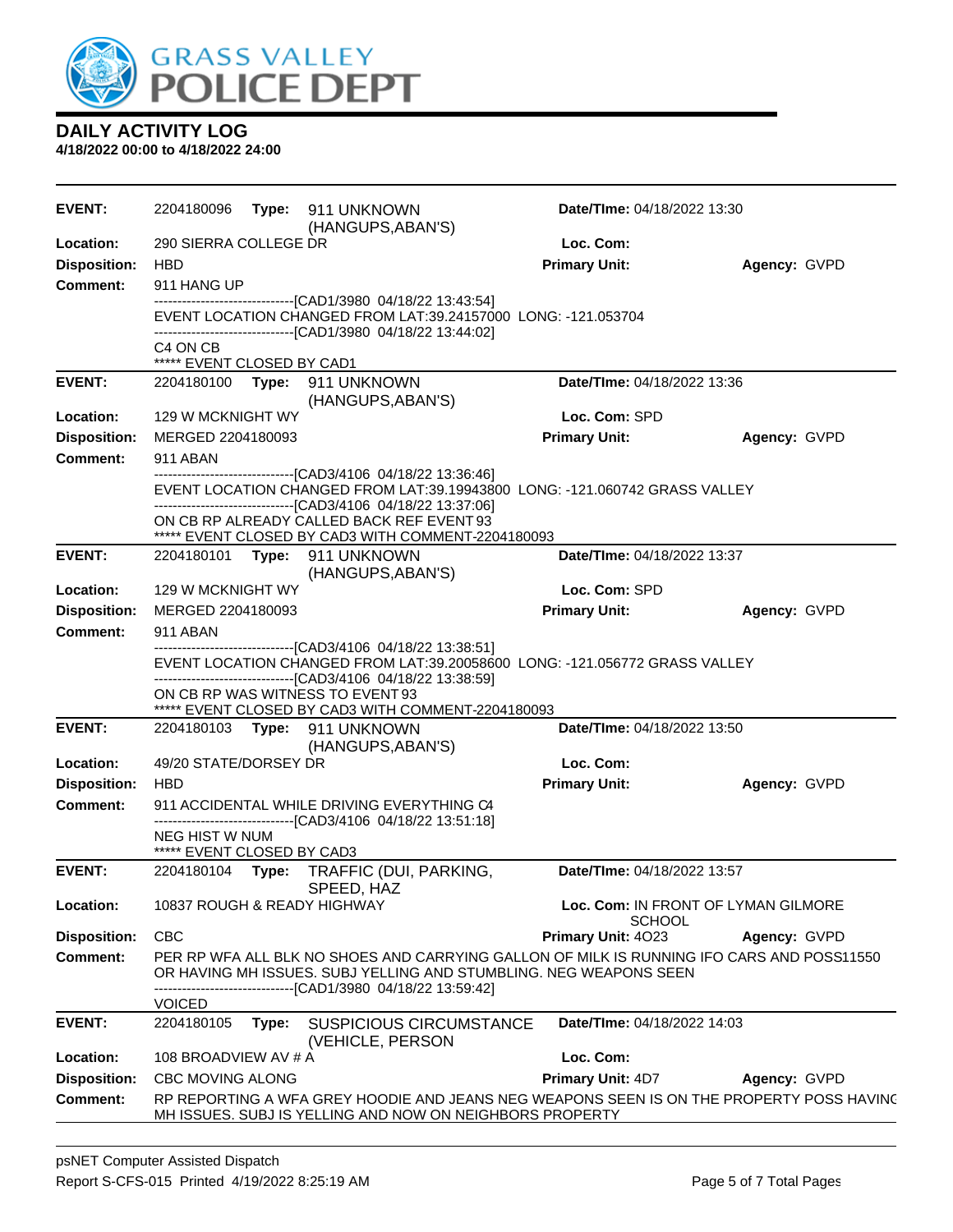

| <b>EVENT:</b>                          | 2204180109                                                                                                                                                                                                                                                        | Type: | ANIMALS (ABUSE, LOOSE,<br>FOUND, INJURED)                                                                                                                                                                                                                        | Date/TIme: 04/18/2022 14:16              |              |
|----------------------------------------|-------------------------------------------------------------------------------------------------------------------------------------------------------------------------------------------------------------------------------------------------------------------|-------|------------------------------------------------------------------------------------------------------------------------------------------------------------------------------------------------------------------------------------------------------------------|------------------------------------------|--------------|
| Location:                              | 141 STACEY LN                                                                                                                                                                                                                                                     |       |                                                                                                                                                                                                                                                                  | Loc. Com:                                |              |
| <b>Disposition:</b>                    | <b>RPT</b>                                                                                                                                                                                                                                                        |       |                                                                                                                                                                                                                                                                  | Primary Unit: 4015                       | Agency: GVPD |
| Case No:                               | G2200967                                                                                                                                                                                                                                                          |       |                                                                                                                                                                                                                                                                  |                                          |              |
| <b>Comment:</b>                        |                                                                                                                                                                                                                                                                   |       | RP REPORTING SHE WAS BITTEN BY A DOG AND HAS SMALL PUNCTURE WOUND. NEG MED NEEDED. PER<br>RP REQ 1021 TO GET REPORTED SINCE OWNERS HAVE 2 AGRESSIVE DOGS<br>-----------------[CAD1/3980_04/18/22_15:17:13]<br>ISSUED CASE# G2200967 FOR AGENCY GVPD by UNIT 4O15 |                                          |              |
| <b>EVENT:</b>                          | 2204180112 <b>Type:</b>                                                                                                                                                                                                                                           |       | DISTURBANCE (NOISE,<br>MUSIC, VERBAL, BARKI                                                                                                                                                                                                                      | Date/TIme: 04/18/2022 14:24              |              |
| Location:                              | 210 N AUBURN ST                                                                                                                                                                                                                                                   |       |                                                                                                                                                                                                                                                                  | Loc. Com: GV COURT YARD SUITES           |              |
| <b>Disposition:</b>                    | <b>CBC</b>                                                                                                                                                                                                                                                        |       |                                                                                                                                                                                                                                                                  | Primary Unit: 4D7                        | Agency: GVPD |
| <b>Comment:</b>                        | SWEATER BLK BOOTS                                                                                                                                                                                                                                                 |       | RP RPTG FEMALE YELLING OUTSIDE AND DOING SIGN LANGUAGE, WHI TSHIRT LIGHT COLORED CAMO                                                                                                                                                                            |                                          |              |
| <b>EVENT:</b>                          | 2204180119                                                                                                                                                                                                                                                        | Type: | <b>FOLLOWUP</b>                                                                                                                                                                                                                                                  | Date/TIme: 04/18/2022 14:54              |              |
| Location:                              | 147 CELESTA DR                                                                                                                                                                                                                                                    |       |                                                                                                                                                                                                                                                                  | Loc. Com:                                |              |
| <b>Disposition:</b>                    | <b>CBC</b>                                                                                                                                                                                                                                                        |       |                                                                                                                                                                                                                                                                  | Primary Unit: 4023                       | Agency: GVPD |
| Comment:                               |                                                                                                                                                                                                                                                                   |       | RP REQ 1021 REF ISSUED CASE# G2200848 FOR AGENCY GVPD by UNIT 4O23                                                                                                                                                                                               |                                          |              |
| <b>EVENT:</b>                          | 2204180120 Type:                                                                                                                                                                                                                                                  |       | <b>FOLLOWUP</b>                                                                                                                                                                                                                                                  | Date/TIme: 04/18/2022 14:54              |              |
| Location:                              | 800 BLK FREEMAN                                                                                                                                                                                                                                                   |       |                                                                                                                                                                                                                                                                  | Loc. Com:                                |              |
| <b>Disposition:</b>                    | <b>CBC</b>                                                                                                                                                                                                                                                        |       |                                                                                                                                                                                                                                                                  | Primary Unit: 4015                       | Agency: GVPD |
| <b>Comment:</b>                        | OUT ON FOOT BEHIND                                                                                                                                                                                                                                                |       |                                                                                                                                                                                                                                                                  |                                          |              |
| <b>EVENT:</b>                          | 2204180124                                                                                                                                                                                                                                                        | Type: | PUBLIC RELATION CONTACT                                                                                                                                                                                                                                          | Date/TIme: 04/18/2022 15:00              |              |
| Location:                              | 129 S AUBURN ST                                                                                                                                                                                                                                                   |       |                                                                                                                                                                                                                                                                  | Loc. Com: GRASS VALLEY POLICE DEPARTMENT |              |
| <b>Disposition:</b><br><b>Comment:</b> |                                                                                                                                                                                                                                                                   |       | RP IN PD LOBBY REQ CTC REF MULTIPLE PARKING TICKETS. RP REQ 1021                                                                                                                                                                                                 | <b>Primary Unit: 4D7</b>                 | Agency: GVPD |
|                                        |                                                                                                                                                                                                                                                                   |       |                                                                                                                                                                                                                                                                  |                                          |              |
| <b>EVENT:</b>                          | 2204180140                                                                                                                                                                                                                                                        | Type: | <b>CITIZEN ASSIST (CIVIL</b><br>STANDBY'S, LOCKOUT                                                                                                                                                                                                               | Date/TIme: 04/18/2022 16:03              |              |
| Location:                              | 1262 SUTTON WY                                                                                                                                                                                                                                                    |       |                                                                                                                                                                                                                                                                  | Loc. Com: HOSPITALITY HOUSE 530 271 7144 |              |
| <b>Disposition:</b>                    | <b>CBC</b>                                                                                                                                                                                                                                                        |       |                                                                                                                                                                                                                                                                  | Primary Unit: 4015                       | Agency: GVPD |
| <b>Comment:</b>                        | <b>CLEARANCE X2</b>                                                                                                                                                                                                                                               |       |                                                                                                                                                                                                                                                                  |                                          |              |
| <b>EVENT:</b>                          | 2204180143                                                                                                                                                                                                                                                        | Type: | ALARMS (SILENT, AUDIBLE,<br><b>COMMERCIAL, RES</b>                                                                                                                                                                                                               | Date/TIme: 04/18/2022 16:11              |              |
| Location:                              | 810 WHISPERING PINES LN                                                                                                                                                                                                                                           |       |                                                                                                                                                                                                                                                                  | Loc. Com: LIKE A LION                    |              |
| Disposition: FA                        |                                                                                                                                                                                                                                                                   |       |                                                                                                                                                                                                                                                                  | Primary Unit: 4023                       | Agency: GVPD |
| Comment:                               |                                                                                                                                                                                                                                                                   |       | AUD, FREEZER 2 DOOR AND BREAKROOM DOOR, NEG RESP                                                                                                                                                                                                                 |                                          |              |
| <b>EVENT:</b>                          | 2204180157                                                                                                                                                                                                                                                        | Type: | <b>WEAPONS (BRANDISH, PROM</b><br>SHOOTING, ANY                                                                                                                                                                                                                  | Date/TIme: 04/18/2022 17:20              |              |
| Location:                              | 340 PLEASANT ST                                                                                                                                                                                                                                                   |       |                                                                                                                                                                                                                                                                  | Loc. Com: GRASS VALLEY APARTMENTS        |              |
| <b>Disposition:</b>                    |                                                                                                                                                                                                                                                                   |       |                                                                                                                                                                                                                                                                  | <b>Primary Unit: 4D7</b>                 | Agency: GVPD |
| Case No:                               | G2200968                                                                                                                                                                                                                                                          |       |                                                                                                                                                                                                                                                                  |                                          |              |
| <b>Comment:</b>                        | DURHAM REPORTING A SUBJ SHOT THE BUS WITH A BB GUN AND BROKE A WINDOW. NEG DESCRIPTION.<br>PER RP UNSURE IF IT WAS A BB GUN SINCE THEY WERE ABLE TO HEAR GUNSHOT ON RECORDING.<br>OCCURED 1 HOUR AGO<br>----------------------------[CAD3/4106_04/18/22 17:43:05] |       |                                                                                                                                                                                                                                                                  |                                          |              |
|                                        | ISSUED CASE# G2200968 FOR AGENCY GVPD by UNIT 4D7                                                                                                                                                                                                                 |       |                                                                                                                                                                                                                                                                  |                                          |              |
| <b>EVENT:</b>                          | 2204180179                                                                                                                                                                                                                                                        | Type: | <b>CITIZEN ASSIST (CIVIL</b><br>STANDBY'S, LOCKOUT                                                                                                                                                                                                               | Date/TIme: 04/18/2022 20:04              |              |